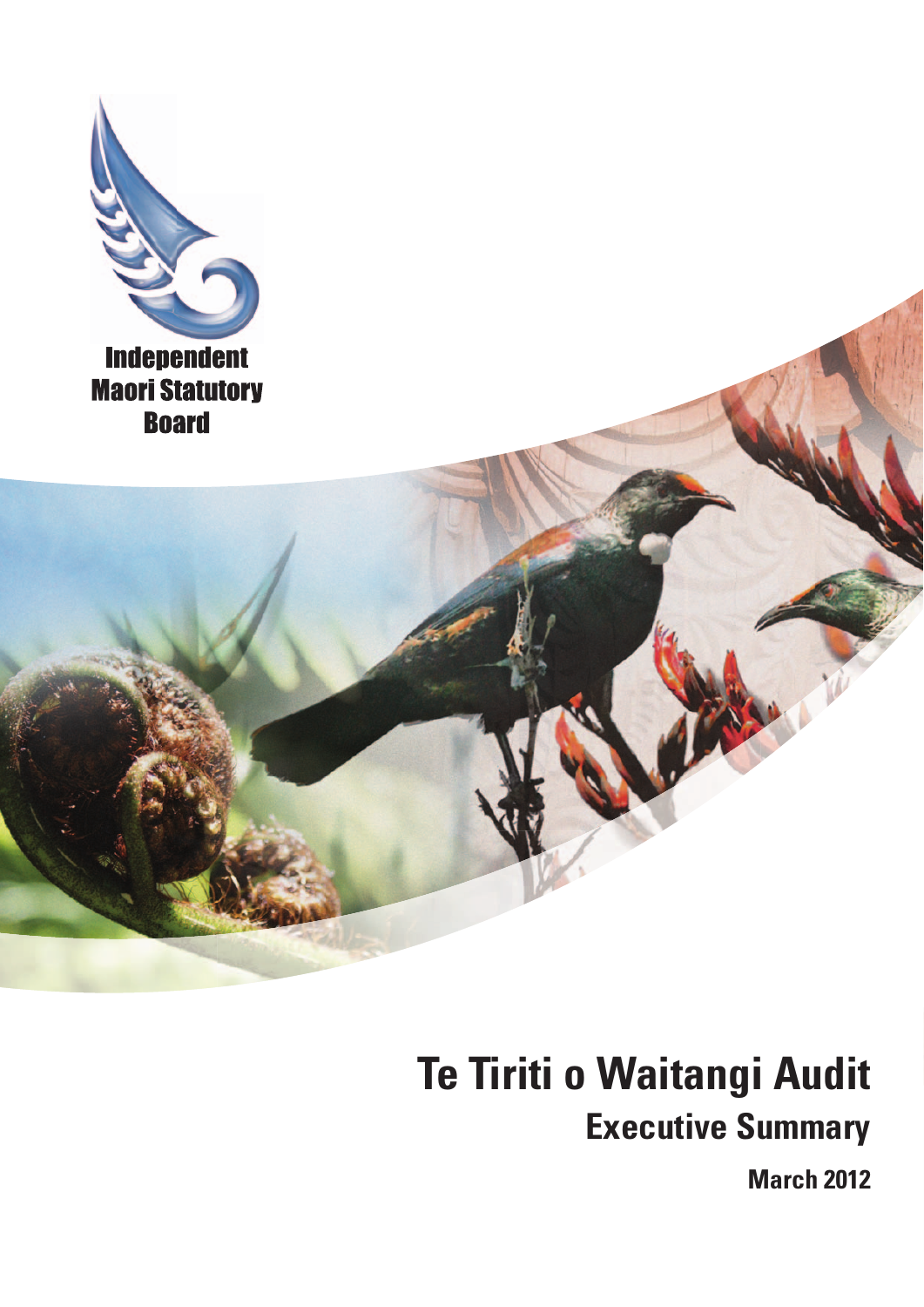# **Independent Maori Statutory Board**

## Meaning Behind Logo

*Ki te kahore he whakakitenga ka ngaro te iwi Without foresight or vision the people will be lost* Kingi Tawhiao Potatau te Wherowhero

The pieces of this logo represent the land mass and outlying islands that make up Tamaki Makaurau and the colour and texture represent nga moana that binds these pieces together. The overarching meaning behind this logo is the future vision and moving forward, the koru represents unity and working together and the line (or spine) up the centre represents the direction or goal the city is working towards.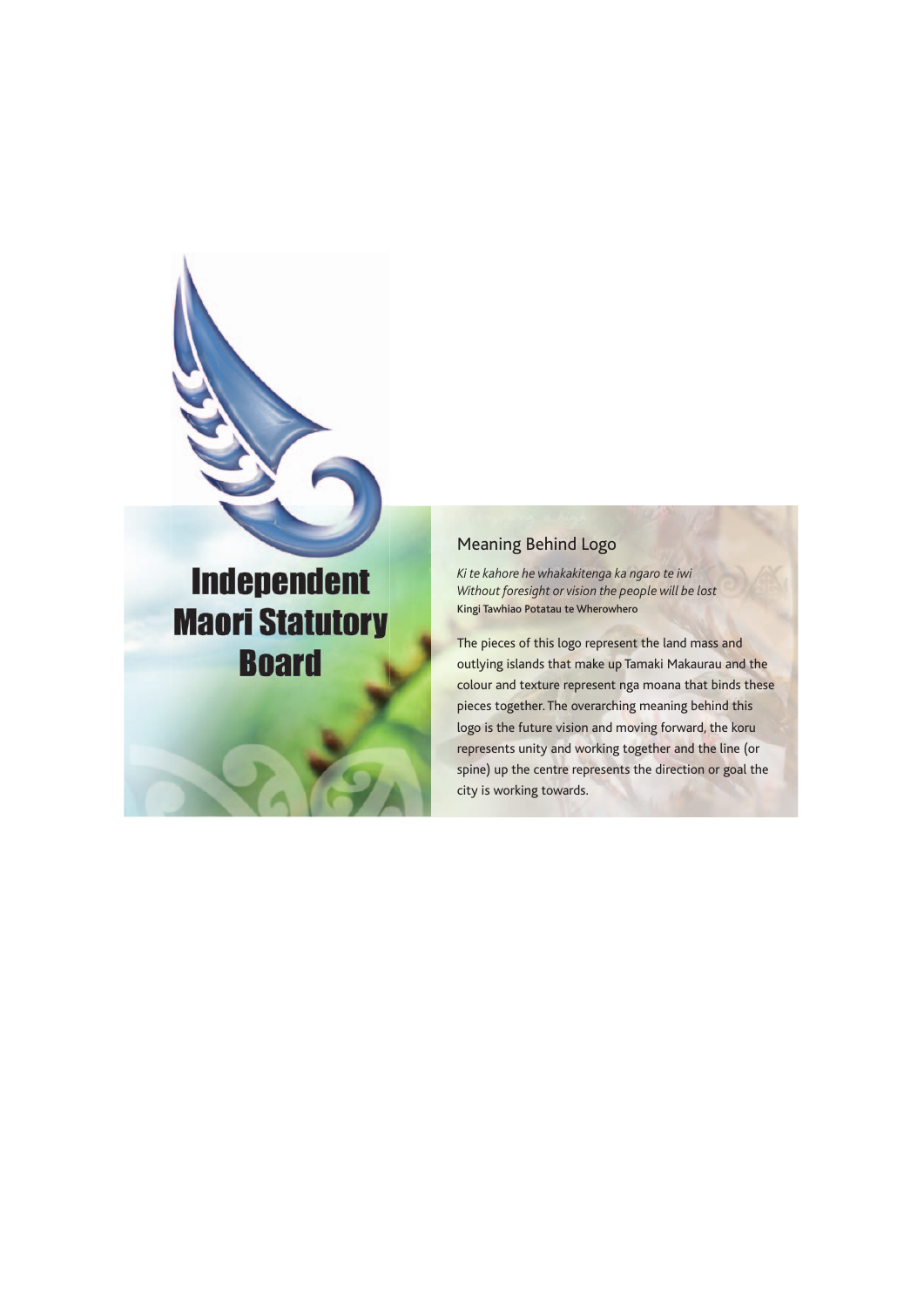# **Contents**

| Message from the Chairman                                      | 4  |
|----------------------------------------------------------------|----|
| Background to the Te Tiriti o Waitangi Audit / Recommendations | 5  |
| PricewaterhouseCoopers report - Executive Summary              | 6  |
| Introduction                                                   | 6  |
| Background                                                     | 6  |
| Detailed scope                                                 | 7  |
| <b>Overall comments</b>                                        | 8  |
| Acknowledgement                                                | 10 |
| Comment from the Chief Executive of Auckland Council           | 10 |
| Interlinking nature of control weaknesses                      | 11 |

#### **Disclaimer**

The Independent Māori Statutory Board contracted PricewaterhouseCoopers to prepare the final report. By reading this report, the reader of this report accepts and agrees to the following terms:

- The reader of this report understands that the work performed by PricewaterhouseCoopers was performed in accordance with instructions provided by the Independent Māori Statutory Board and was performed exclusively for the Independent Māori Statutory Board's sole benefit and use:
- The reader of this report acknowledges that this report was prepared at the direction of the Independent Māori Statutory Board and may not include all procedures deemed necessary for the purposes of the reader;
- The reader agrees that PricewaterhouseCoopers, its partners, employees and agents neither owe nor accept any duty or responsibility to it, whether in contract or in tort (including without limitation, negligence and breach of statutory duty), and shall not be liable in respect of any loss, damage or expense of whatsoever nature which is caused by any use the reader may choose to make of this report, or which is otherwise consequent upon the gaining of access to the report by the reader;
- Further, the reader agrees that this report is not to be referred to or quoted, in whole or in part, in any prospectus, registration statement, offering circular, public filing, loan, other agreement or document and not to distribute the report without the Independent Māori Statutory Board's prior written consent.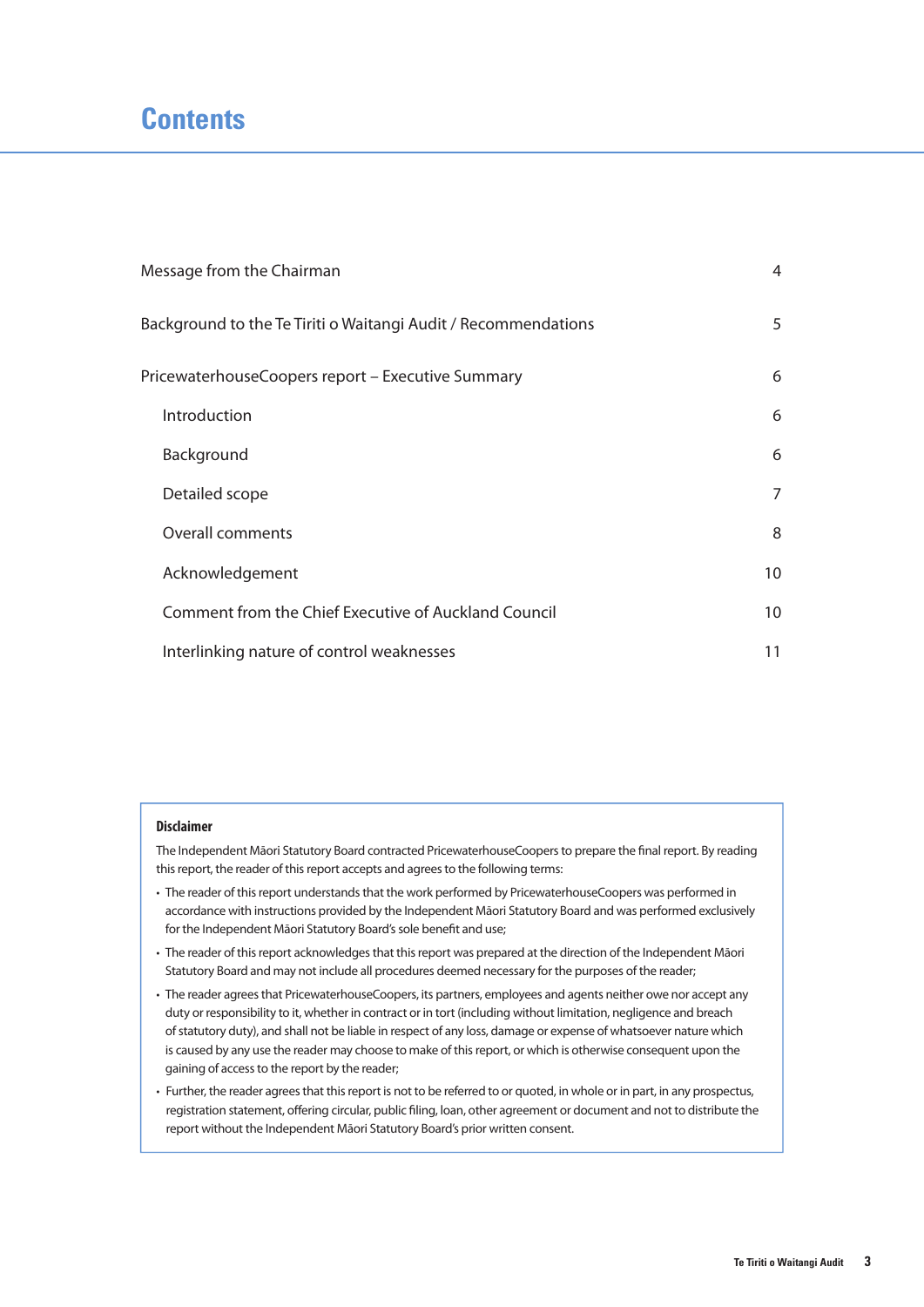# **Message from the Chairman**



**Ko te Tiriti o Waitangi te pūtaketanga o te Noho Ngātahi o te Iwi Māori me Tauiwi.**

**E Ngā Reo , e ngā mana, e ngā waka, e raurangatira mā, tēnā koutou katoa.**

**E tika ana ra ki poroporoakihia ā rātou kua wheturangitia – haere oti atu rātou.**

**Ko tātou ngā mōrehu o rātou, ka nui te mihi kia koutou e pīkau nei I ngā kaupapa.**

#### **Tēnā koutou katoa.**

It is pleasing to welcome on behalf of the Independent Māori Statutory Board, the completion of the Te Tiriti o Waitangi Audit Report.

The audit approach and this report are significant milestones for the Board.

The establishment of the new Auckland Council and the Independent Māori Statutory Board in 2010 provided an opportunity to address the Council's response to Māori in Tāmaki Makaurau as a key priority, and establish a strong foundation for Council to respond effectively to its statutory responsibilities to Māori.

Despite the new local governance arrangements in Auckland, councils have been required to fulfill these statutory obligations to Māori for many years.

The independent findings are crucial for the Board and Council. The findings set a baseline for a programme the Board and the Council can work collaboratively on, to effect real change within the Council (including Local Boards and Council Controlled Organisations).

The audit identifies 10 high level areas in its findings, where the Council needs to make improvements. The recommendations help to identify priority areas where resources can be targeted to improve the Council's systems and structures, and enable the Council and the Board to put in place key actions, timeframes and owners against the recommendations. This will help to create a pathway for the Council to fulfill its statutory responsibilities to Māori in Tāmaki Makaurau.

For many of us, Māori in particular, the report findings will not be a surprise. What it does provide is evidence to what we already know.

The Board acknowledges the work of independent auditors, PricewaterhouseCoopers for delivering the Te Tiriti o Waitangi Audit Report.

The next step for the Board is to ensure the recommendations are turned into action and to further ensure there is a process to monitor the Council against those actions. The Board considers that Mana Whenua and Mataawaka should be involved in establishing key performance indicators to monitor and measure these actions. As a matter of urgency, the Board will also continue to work and guide the Council to make improvements in areas rated in the report as being a significant priority risk.

The Board and the Council are committed to achieving a best practice approach to Māori and local government in Tāmaki Makaurau.

**David Taipari Chairman**

**4**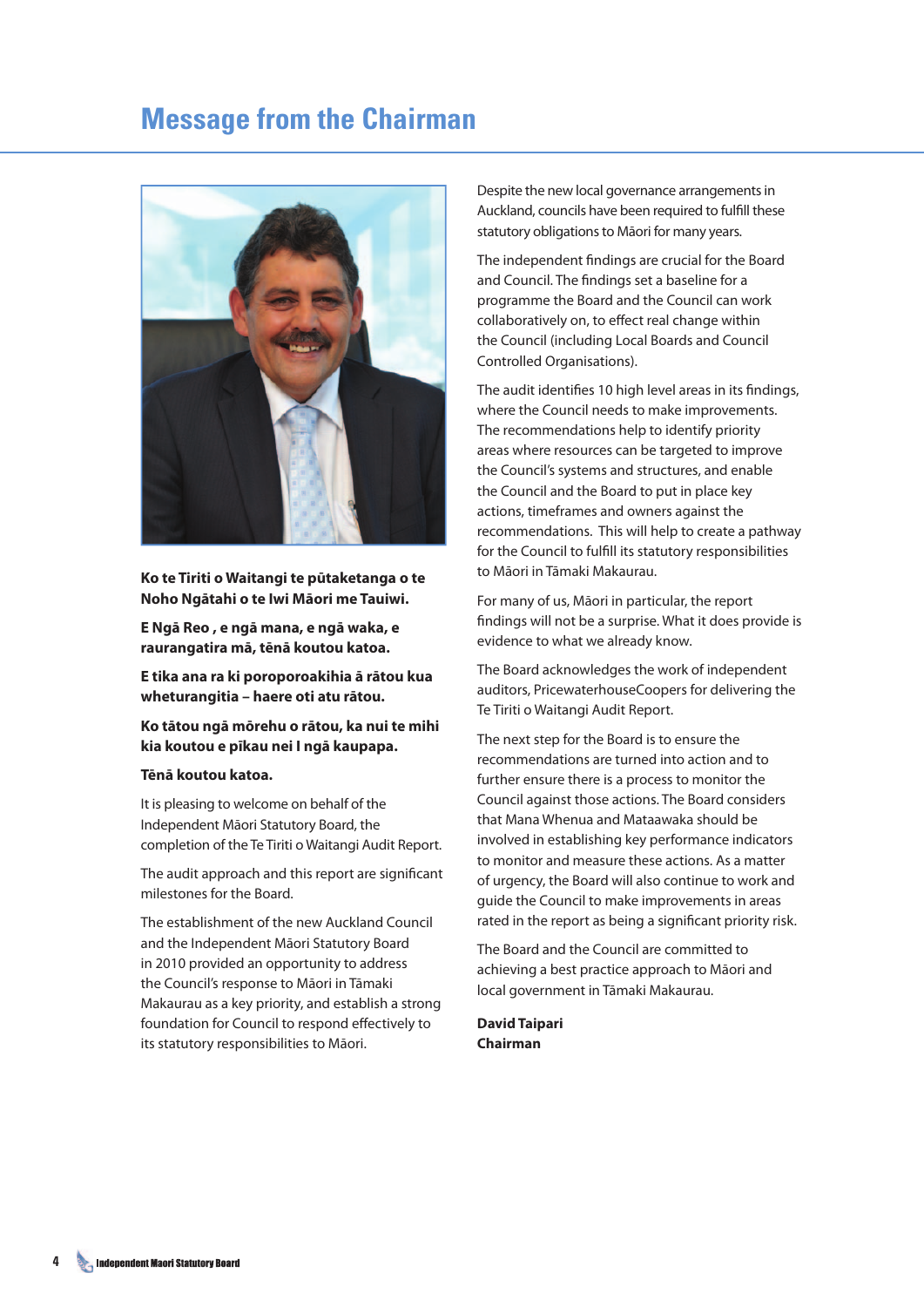#### **The Audit**

Te Tiriti o Waitangi Audit (the Audit) was initiated by the Independent Māori Statutory Board (the Board) to support its role in ensuring Auckland Council (Council) acts in accordance with statutory provisions referring to the Treaty of Waitangi.

The audit was divided into two phases.

#### **Phase One – Developing the audit approach**

A legal framework setting out the Council's relevant statutory Treaty provisions and obligations to Māori was completed by Atkins Holm Majurey Law (AHM Law). PricewaterhouseCoopers (PwC) then developed the audit approach which identified stakeholders and guidelines (expected good practice) and a recommended audit plan against each of the statutory provisions. This audit approach was endorsed by the Board.

#### **Phase Two – Auditing Council against the audit approach**

The key deliverables of the audit approach includes:

- Input from Māori;
- Interviews with Council staff (including local board and CCO staff);
- An audit report outlining PwC's:
- Observations;
- Priority ratings;
- Recommendations;
- Agreed actions and recommendations

A key part of the audit is for the Council and the Board to develop a clear programme of work to address the report recommendations. The Board will monitor Council's progress and assist Council to meet the agreed actions.

The approach for delivering Phase Two was not a standard internal audit process. Input from Māori was an important part of the approach to provide guidance in developing the actions and recommendations. The scale of the work, ability to obtain quality information from Māori and ensuring Māori feedback into the audit was properly presented posed a number of challenges due to the relatively short timeframe.

The strategy for delivering the audit approach required re-scoping and selecting only key statutory provisions to audit in this phase. It is anticipated that more work will be required to complete all statutory provisions outlined in the audit approach.

## **Findings and Recommendations**

The detailed report sets out the specific findings and recommendations and has been presented to the

Auckland Council. The recommendations must be read in context with the observations and findings to get an accurate reflection of their meaning. For this reason, they are not included in the Executive Summary.

In summary, the Audit finds that the core building blocks of Auckland Council are significantly weak and almost certain to compromise Māori legislative rights. These are areas that should be addressed as a matter of urgency and include Auckland Council's:

- Knowledge of Statutory Obligations in relation to Māori and provisions relating to Te Tiriti o Waitangi;
- Policies to set established principles, rules and quidelines:
- Consultation and Engagement with Māori
- Capacity of both Māori and Auckland Council

The other areas of the findings were identified as being a serious weakness likely to compromise Māori legislative rights. These areas should be addressed as a matter of importance and include Auckland Council's:

- Processes, Systems and Data
- Roles and Responsibilities
- Decision making
- Training and Awareness
- Communication
- Monitoring

In the report, PwC have set out recommendations to address each of the areas. These recommendations will form the basis for the agreed actions between the Board and the Council and will be monitored against progress.

#### **Next steps**

The Board and the Council have worked through the recommendations and the Council has provided comment.

In developing the work programme, the Board expects and will work with the Auckland Council to:

- Take a transformational approach to addressing these findings across the organisation with the leadership of the CEO and Executive Leadership Team of Auckland Council.
- Set priorities for policies and processes that relate to Council's statutory obligations to Māori and set timeframes for the development and implementation of these policies by May 2013.
- Agree on the scope, timeframe, actions and resources to implement the agreed actions to address significant and high-risk ratings. This will form the work programme between the Board and the Council.
- Regularly monitor and account for progress against the actions and recommendations at governance and management levels.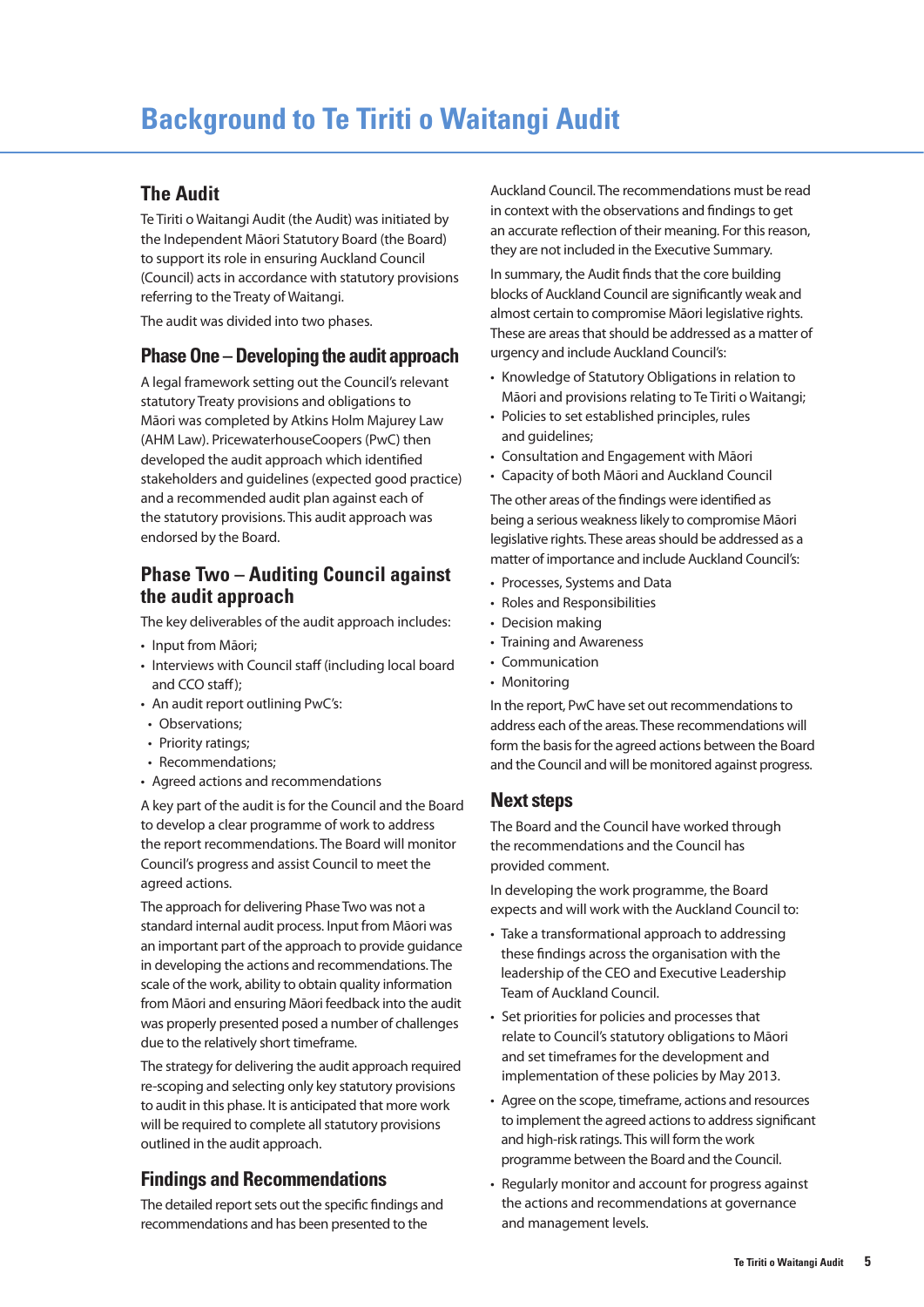## **Introduction**

Thank you for requesting PricewaterhouseCoopers to execute Te Tiriti o Waitangi Detailed Audit Plan ("the audit") on your behalf, in order to assess the Auckland Council group's performance in acting in accordance with statutory references to Te Tiriti o Waitangi ("Te Tiriti") and statutory responsibilities to Māori.

As required by the Independent Māori Statutory Board ("the Board"), Auckland Council group's performance has been assessed in accordance with Te Tiriti o Waitangi Best Practice Audit Approach.

Te Tiriti o Waitangi Best Practice Audit Approach ("Te Tiriti Audit Approach") covers the full legislative framework which impacts upon the Auckland Council group (herein referred to as "Council" and including the Governing Body, Auckland Council organisation, Local Boards and CCOs) as determined by the Board in conjunction with their legal advisors Atkins Holm Majurey Ltd ("AHM"). The Auckland Council organisation provided input into the development of Te Tiriti Audit Approach and as such this represents an agreed view on what would be considered expected practices against which Council could be assessed.

## **Background**

Council is in the process of establishing strategies for the next 20 – 30 years after amalgamating the eight legacy councils into Auckland Council and establishing 21 Local Boards and 7 substantive CCOs.

At the time of the audit, strategic plans including the Auckland Plan, Local Board Plans and CCO Statements of Intent, were still in draft form, and other documents including the Long Term Plan and Unitary Plan were in development.

Within the draft Auckland Plan, Council's strategic direction is to *"enable Māori aspirations through recognition of the Treaty of Waitangi and customary rights."* Four fundamental tenets are set out in this Plan to guide future outcomes:

- "Creating a relationship where Māori are able to *make important decisions concerning matters of signi cance to them*
- Making smarter decisions about how best to *support these aspirations*
- Forming sustainable partnerships with Māori that have mutually beneficial region-wide outcomes
- Recognising and providing for the customary *right outcomes from Treaty settlements."*

Policies and initiatives to support these strategic plans are in progress. The next step in the overall Council integration requires the establishment of an enterprise transformation project to bring together the 3000+ systems and processes from the legacy entities into single Council processes.

However, in the context of Māori requirements, compliance with two principle pieces of legislation – the Local Government Act 2002 and the Resource Management Act 1991, has been a longstanding requirement of local authorities, including those legacy entities comprising the new Council. There is an agreed view throughout Council and the Board that the performance of previous councils was mixed – in terms of compliance and understanding of Treaty principles and the legislative responsibilities to Māori. The new Council inherited this position. In the process of doing so, a number of service issues have arisen, such as capacity contracts not having been reviewed or renewed.

The Board and Auckland Council organisation developed Te Tiriti Audit Approach with a view to establishing a detailed baseline from which Council could readily implement an improvement plan to create a new, more robust approach to respond to its statutory responsibilities to Māori.

**Note:** This audit did not assess the performance of those previous bodies against the above two statutes (and others) but we considered previous arrangements such as Memoranda of Understanding and Service Level Agreements in order to understand what was good practice and the existing challenges faced.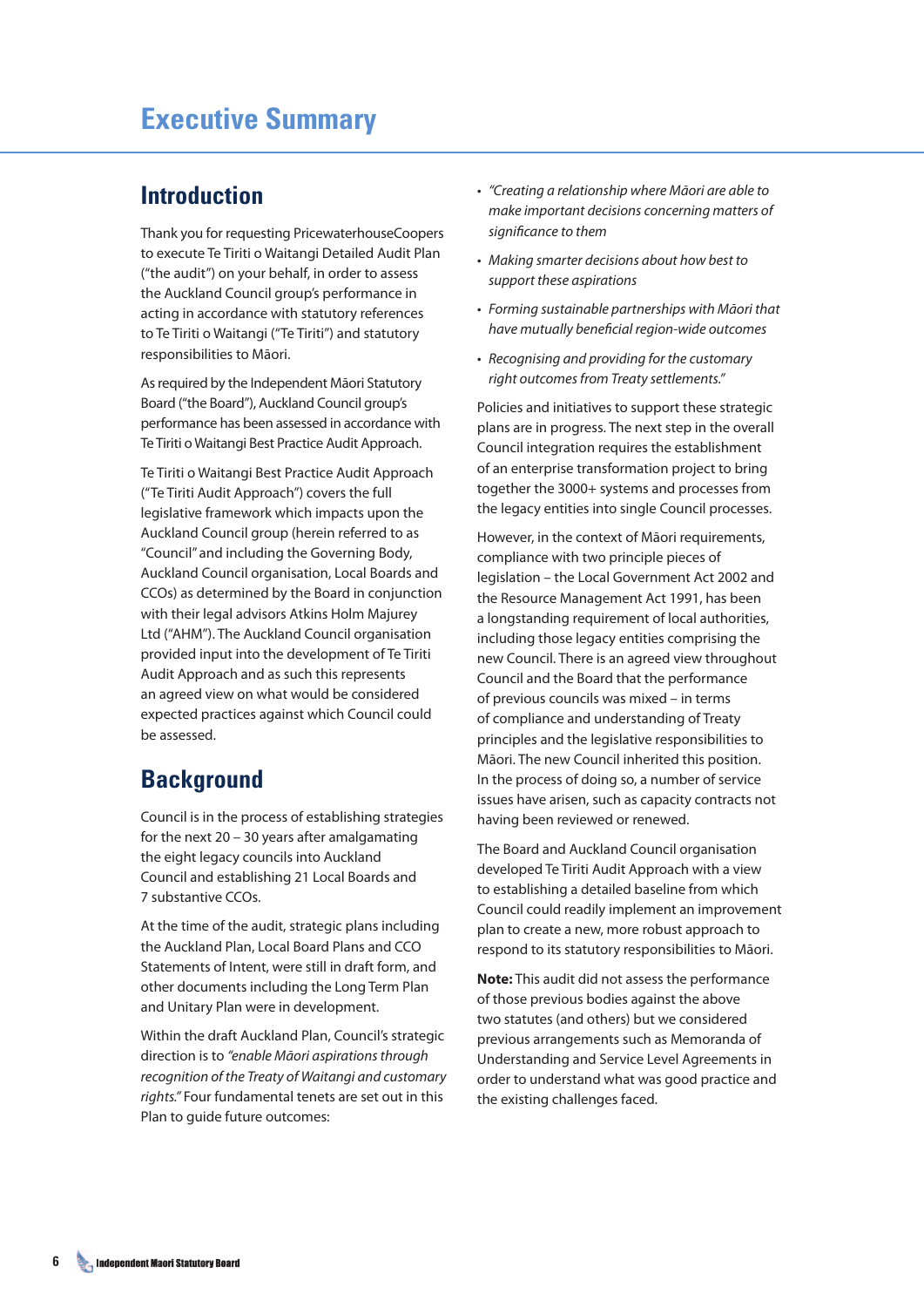

# **Detailed scope**

The scope for the audit was set by the Board and focused on a subset of high priorities from the legislative framework. These high priorities included certain Māori legislative rights set out in the following acts of Parliament:

- Local Government Act 2002
- Local Government (Auckland Transitional Provisions) Act 2010
- Local Government Rating Act 2002
- Public Works Act 1981
- Resource Management Act 1991.

The specific Māori legislative rights in scope are detailed in Appendix I.

The audit assessed the current processes and controls that exist within the Auckland Council group to meet the requirements of Treaty of Waitangi Principles (Treaty Principles), Māori legislative rights, Treaty Settlements, Memorandums of Understandings and Service Agreements.

The detailed scope of this audit has included:

- 1. workshops with a sample of Mana Whenua and Mataawaka organisations
- 2. interviews with a sample of Auckland Council group staff
- 3. review of a sample of key Auckland Council group documentation
- 4. limited sample testing, where appropriate.

A sample of CCOs<sup>1</sup> was selected for review. These were:

- Auckland Transport
- Watercare Services Limited
- Auckland Tourism, Events and Economic Development Ltd
- Auckland Council Property Limited
- A sample of Local Boards was also selected:
- Howick
- Rodney
- Manurewa<sup>2</sup>

As such, our report provides a snapshot of existing processes and it should be noted that other initiatives and processes may exist which have not been brought to our attention and considered as part of this audit.

## **Stakeholders interviewed**

We interviewed a large sample of people from the Auckland Council group and selected Mana Whenua and Mataawaka organisations as part of this audit. See Appendix II for a table listing those interviewed and areas covered.

#### **Documents reviewed**

We reviewed a sample of key documents from the Auckland Council group as part of this audit. A list of key documents reviewed can be found in Appendix III.

#### **Team conducting the review**

The team conducting the audit included:

- Wayne Tainui (Partner)
- Lara Hillier (Partner)
- Wiremu Doherty (specialist Māori advisor)
- Tara Nathan (Director)
- Rachel Fowler (Senior Manager)
- Jamie Rihia (Senior Manager, Manukura Māori Business Team)
- Jade Collins (Manager)
- Rawiri Heke (Associate)

In addition, specialist subject matter advice was provided by:

- Liz Greenwood (Manager, specialist Local Government sector advisor)
- David Walker (Director, specialist Local Government sector advisor)

## **Basis of findings**

The audit findings are based on meetings held with a sample of key stakeholders, reviews of a sample of relevant documentation and results of detailed testing which was conducted on a sample basis, where appropriate.

<sup>&</sup>lt;sup>1</sup> Auckland Waterfront Development Agency Limited were originally selected for review,

however they were not available to meet during the audit timeframe.

<sup>&</sup>lt;sup>2</sup> Members of the Manurewa Local Board were not available to meet during the audit timeframe.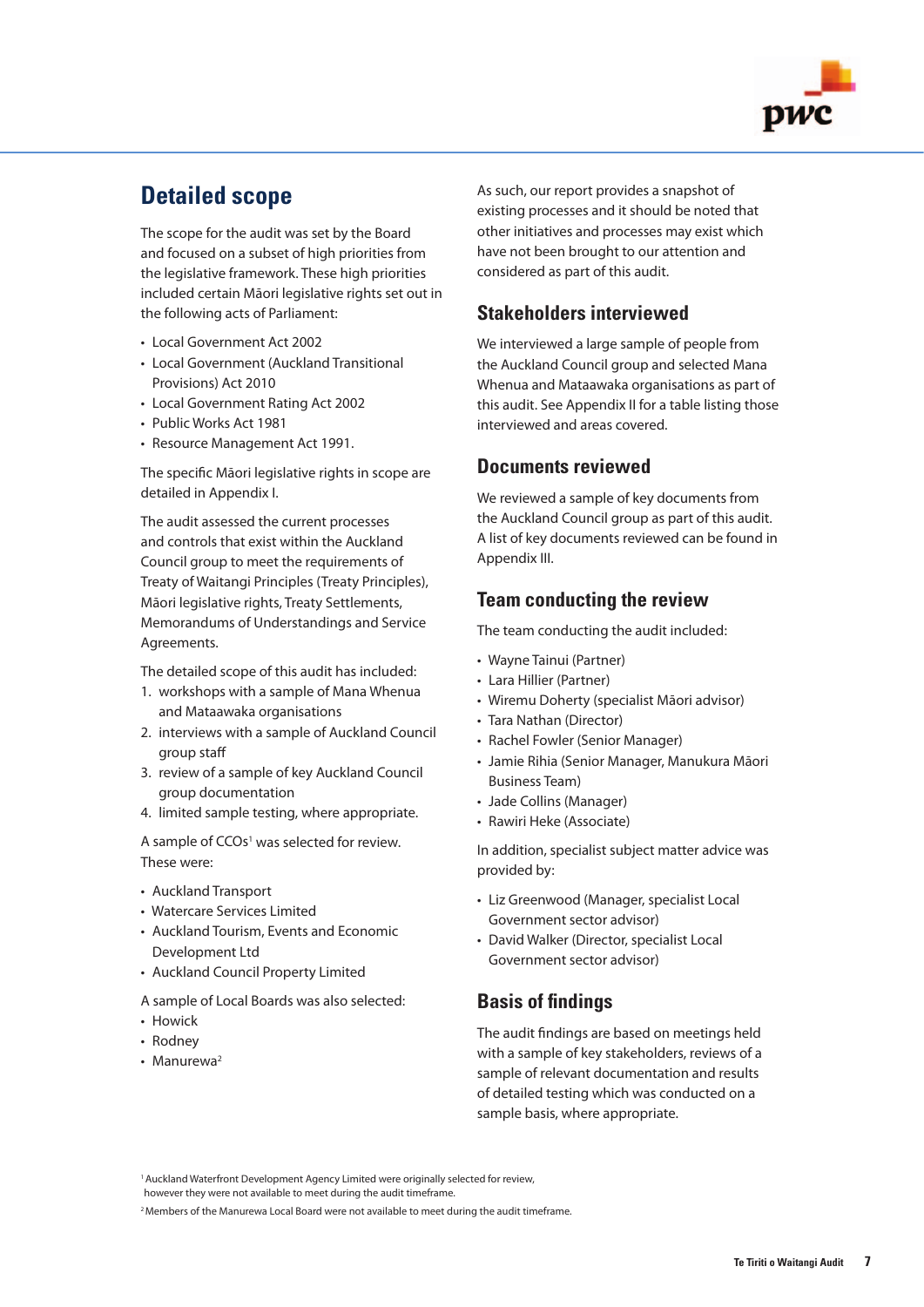## **Priority ratings**

The priority rating table below has been agreed with the Board and used to assess each area of findings identified during the audit as: Significant, High, Moderate or Low.

| <b>Rating</b>      | <b>Definitions</b>                                                                                                                                                                                                                                                                                                                                           |
|--------------------|--------------------------------------------------------------------------------------------------------------------------------------------------------------------------------------------------------------------------------------------------------------------------------------------------------------------------------------------------------------|
| <b>Significant</b> | A significant weakness or gap which is almost certain to compromise Māori<br>legislative rights and should therefore be addressed as a matter of some urgency.<br>Issues of this nature relate to fundamental weaknesses in the core building blocks<br>of a robust control framework, or critical elements required to give effect to<br>Treaty principles. |
| <b>High</b>        | A serious weakness or gap in process or control which is likely to compromise Mãori<br>legislative rights and should therefore be addressed as a matter of importance.                                                                                                                                                                                       |
| <b>Moderate</b>    | A moderate weakness or gap in process or control which may compromise Māori<br>legislative rights and should therefore be addressed as a medium term priority.                                                                                                                                                                                               |
| <b>Minor</b>       | A minor weakness which is unlikely to compromise Māori legislative rights,<br>however may improve or refine a process.                                                                                                                                                                                                                                       |

## **Contents of this report**

This report sets out the detailed findings, priority ratings, examples of good or poor practice and recommendations for the way forward arising from this audit, conducted in accordance with Te Tiriti Audit Approach and the agreed scope of the audit.

# **Overall comments**

The fundamental structures, i.e. identification and knowledge of legislative obligations, policies, processes and controls, needed to actively support Treaty principles and ensure compliance with the range of statutes relating to local government, in which there are references to Treaty principles and responsibilities to Māori, are under development and lack maturity in a number of areas.

Some of the requirements have been considered at a policy or strategy level, but often lack the underlying detailed processes, roles, responsibilities, systems and data to ensure the objectives and intended outcomes will be met.

A more mature approach, which has Māori requirements embedded within day to day business as usual processes, and Māori statutory requirements which are clearly communicated and understood throughout the Council, would improve Council's ability to meet its statutory obligations and therefore enhance overall Māori outcomes.

**8**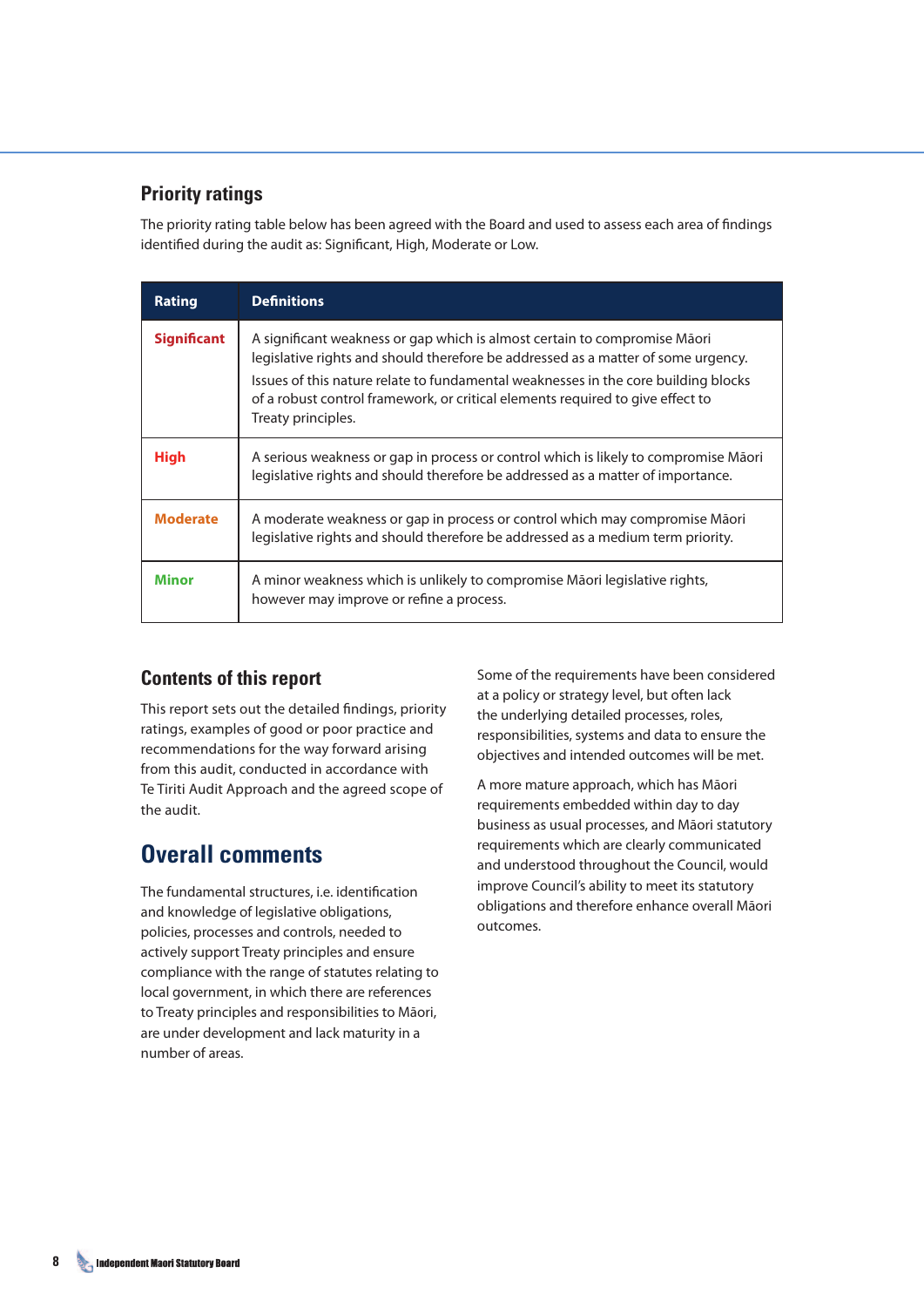#### **Top 10 themes**

The audit findings are categorised within 10 broad areas, and some individual findings relate to many of the areas identified. The top 10 themes, together with their priority rating (defined previously) are listed below:



#### **Framework for the delivery of the Treaty audit recommendations**

**Note:** These are detailed in an order aligned with a typical framework for internal control rather than in order of priority.

These 10 themes are interlinked, and the left side of the diagram above depicts the fundamental structures within which a framework for internal control should operate.

These themes are designed to allow for the alignment of the Māori Wellbeings project, and positive impact for Māori.

There are instances where good practice is occurring, but this often relates to institutional knowledge held by certain individuals rather than embedded processes working as intended. Examples of good practice are detailed in this report.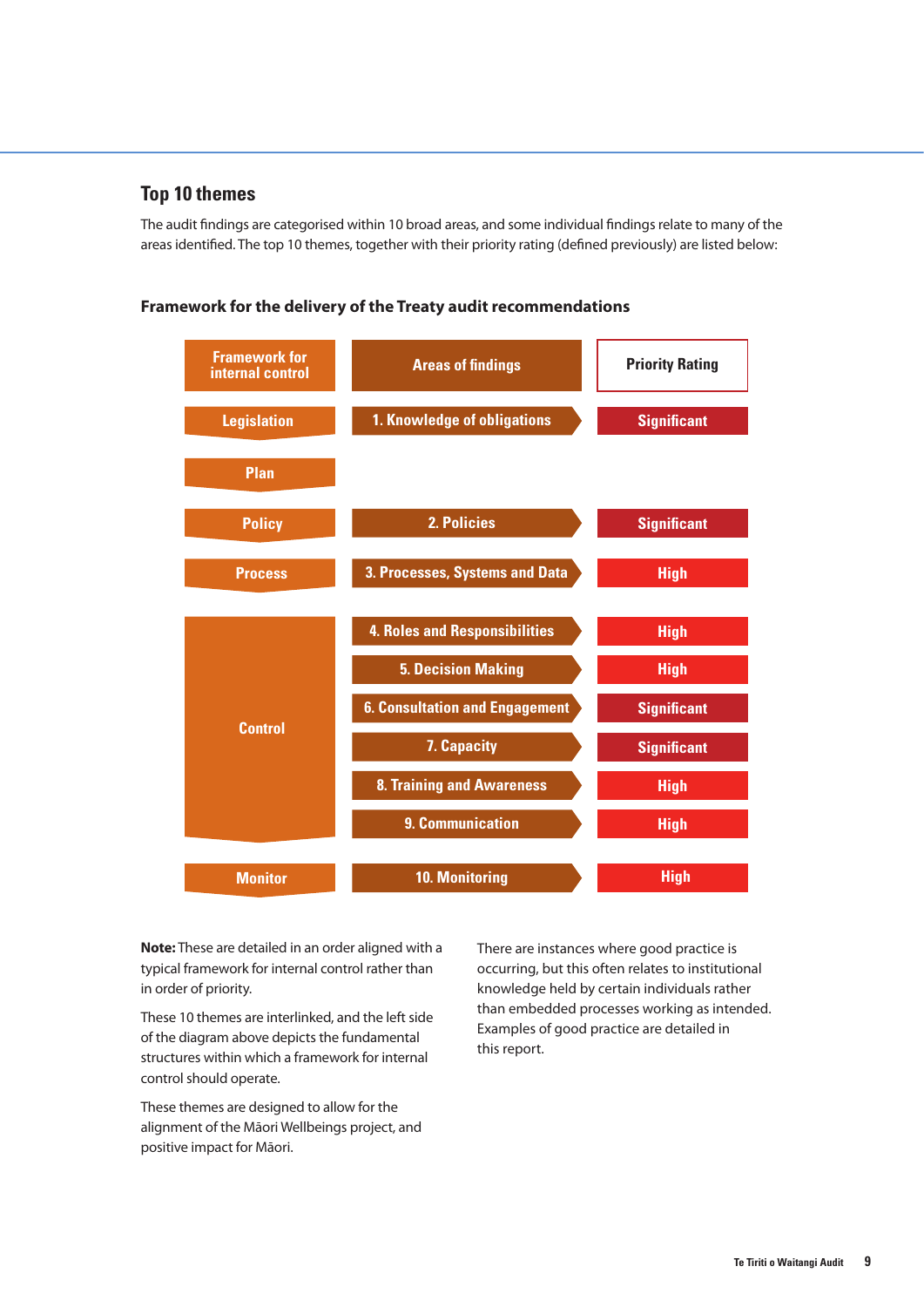#### **Next steps**

Recommended next steps for the Governing Body and Council organisation are to:

- Work closely with the Independent Māori Statutory Board, Local Boards and CCOs to allocate responsibilities, actions plans and target completion dates for each area of findings
- Implement a monitoring and reporting framework to assess progress against action plans
- Undertake periodic reviews/audits to determine the extent to which improvements are being achieved.

# **Acknowledgement**

We would like to extend our appreciation for the assistance provided by staff and management in the completion of this review.

Yours faithfully

**Wayne Tainui Partner PwC** 

**Lara Hillier Partner PwC**

## **Comment from the Chief Executive of Auckland Council**

The Te Tiriti o Waitangi Audit is one of two key projects in the Independent Māori Statutory Board's (IMSB) work programme contained in the 2011/12 Funding Agreement between the Board and Auckland Council.

It provides a basis by which the IMSB can fulfil its statutory obligation to assist the Auckland Council by ensuring the Council acts in accordance with statutory provisions referring to the Treaty of Waitangi.

It also provides a baseline for the Council to understand its current state of compliance and to develop a forward work program.

I expected at the outset of this project that many areas for improvement would be identified. This is a natural consequence of amalgamating 8 councils, all of whom had different approaches and practices, and of the huge work program the Council has been committed to in its first 18 months of existence.

I am pleased to note that some of the matters identified in the audit are already in the early stages of being addressed.

However, the audit recommendations now provide a solid basis for a structured and prioritised work program to be developed and implemented, and for a reporting regime to be put in place to keep track of our progress against the program.

I look forward to a continued constructive working relationship with the IMSB as the program of work is developed and implemented.

**Doug McKay Chief Executive**